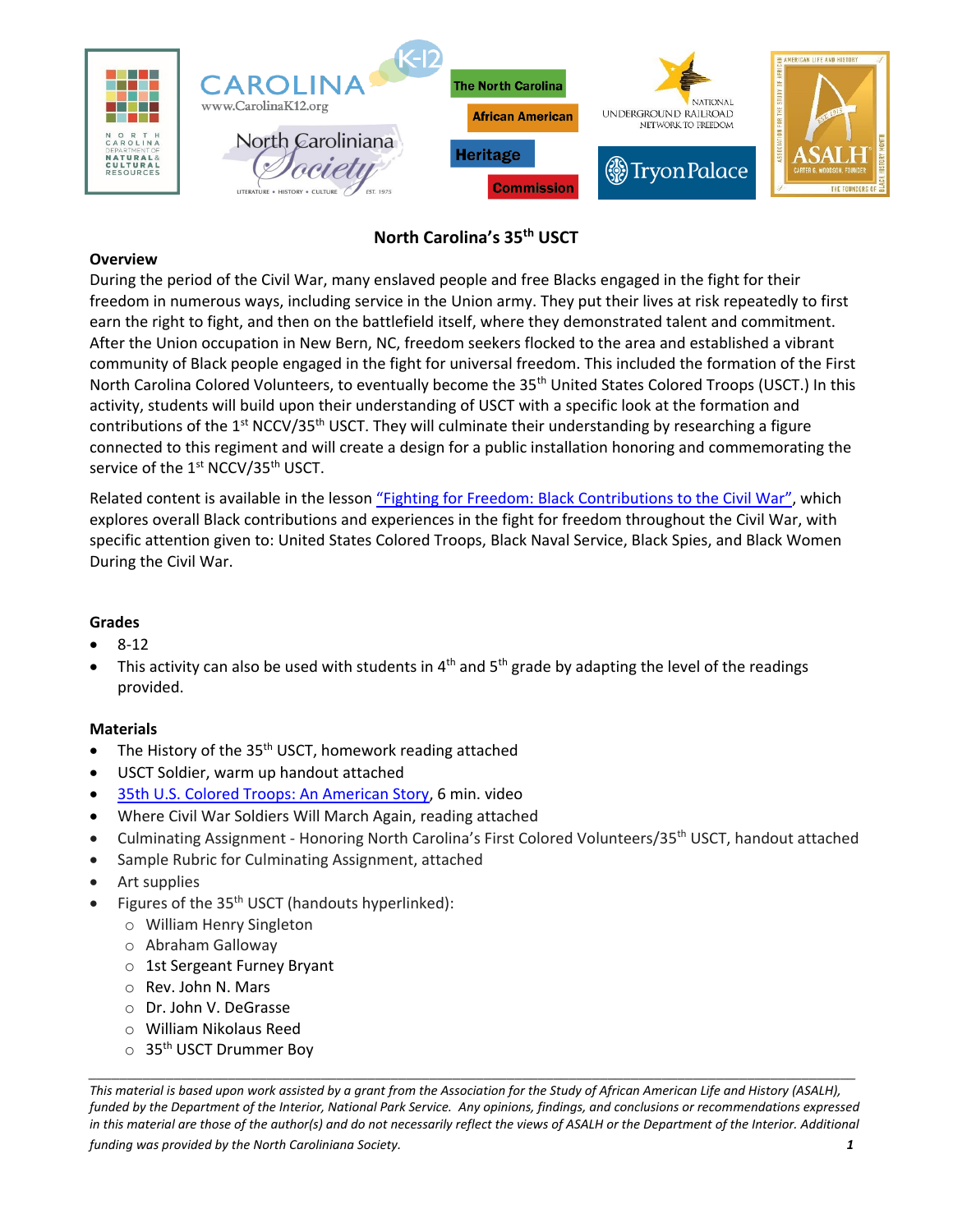- Optional resources for additional information:
	- o [From Slavery to Freedom: The History of the 35th US Colored Troops, by Dr. Bernard George African](https://www.newbernsj.com/story/special/2020/02/14/from-slavery-to-freedom-history-of-35th-us-colored-troops/1711564007/)  [American Heritage & Cultural Center of New Bern](https://www.newbernsj.com/story/special/2020/02/14/from-slavery-to-freedom-history-of-35th-us-colored-troops/1711564007/)
	- o [United States Colored Troops Interpretive Unit at Tryon Palace](https://www.tryonpalace.org/education/civil-war/35th-regiment-of-the-united-states-colored-troops-usct-interpretive-unit)
	- o [Unsung Black Regiments of the Civil War \(interview\)](https://www.tryonpalace.org/news/an-enlightening-interview-about-one-of-the-unsung-black-regiments-of-the-civil-war)
	- o [My NC in My Backyard: United States Colored Troops](https://www.youtube.com/watch?v=UzlrcpLACO0)

# **Duration**

45+ minutes (time will vary depending on the amount of class time devoted to the culminating project)

## **Preparation**

- Teachers may want to assign the attached reading, The History of the 35<sup>th</sup> USCT, for homework before implementation of this lesson. (The reading can alternatively be done in Reading Partners during class.)
- Before engaging in this lesson, students should have a foundational knowledge of the complexities of slavery and freedom, including an understanding that Black people strove to create and experience varied concepts of freedom through their individual and collective agency, resistance, and resilience - both before and during the Civil War. This included service in the USCT.
	- o See the lesson serie[s Freedom Seeking Across North Carolina](https://k12database.unc.edu/wp-content/uploads/sites/31/2021/04/FreedomSeekingAcrossNorthCarolina.pdf) to elevate these themes in your classroom.
	- $\circ$  See the lesson "[Fighting for Freedom: Black Contributions to the Civil War](https://k12database.unc.edu/wp-content/uploads/sites/31/2022/03/OVERVIEW_LESSON_FightingforFreedom28.pdf)" to explore Black contributions and experiences in the fight for freedom throughout the Civil War, with specific attention given to: United States Colored Troops, Black Naval Service, Black Spies, and Black Women During the Civil War.
	- o This lesson, "North Carolina's 35th US Colored Troops," builds upon these understandings with a specific look at the people and experiences comprising North Carolina's  $1<sup>st</sup>$  Colored Volunteers, who were re-designated the 35<sup>th</sup> USCT.
- Students must understand expectations for respectfully discussing "hard history" such as enslavement and the Civil War. While this history brings up difficult topics such as racism and racial violence, such history represents a part of our shared state and national history that students must understand in order to comprehend its impact on the present. To ensure students are able to respectfully and empathetically discuss such topics, teachers must ensure a foundation of civil discourse, respect and empathy in the classroom. For techniques on building such a classroom community, see Carolina K-12's [Tips for Tackling](https://k12database.unc.edu/wp-content/uploads/sites/31/2019/06/TipsControversialIssues.pdf)  [Sensitive History & Controversial Current Events in the Classroom](https://k12database.unc.edu/wp-content/uploads/sites/31/2019/06/TipsControversialIssues.pdf) and/o[r Teaching Hard History: Why &](https://www.youtube.com/watch?v=kNgDv8fH5sw&list=PLYiQiAK1VOCzg8WKmzZM8R2cabyRmC6PB&index=1)  [How.](https://www.youtube.com/watch?v=kNgDv8fH5sw&list=PLYiQiAK1VOCzg8WKmzZM8R2cabyRmC6PB&index=1)
- Students should be explicitly prepared for the historical terminology they will encounter, including words such as "Colored" and "Negro." Ensure students understand that while these were terms commonly used during the Civil War years, it is not appropriate to utilize such terms today.

# **Procedure**

#### **Day 1**

# **Warm Up/Review: Reflections on the Contributions, Characteristics & Skills of the 35th USCT**

**1.** Provide the attached Civil War Soldier warm up to students and ask them to brainstorm everything that comes to mind when considering USCT. (If students completed the attached reading, "The History of the 35<sup>th</sup> USCT" for homework, ask them to think back to this as well.) They should write words and phrases all

*This material is based upon work assisted by a grant from the Association for the Study of African American Life and History (ASALH), funded by the Department of the Interior, National Park Service. Any opinions, findings, and conclusions or recommendations expressed in this material are those of the author(s) and do not necessarily reflect the views of ASALH or the Department of the Interior. Additional funding was provided by the North Caroliniana Society. 2*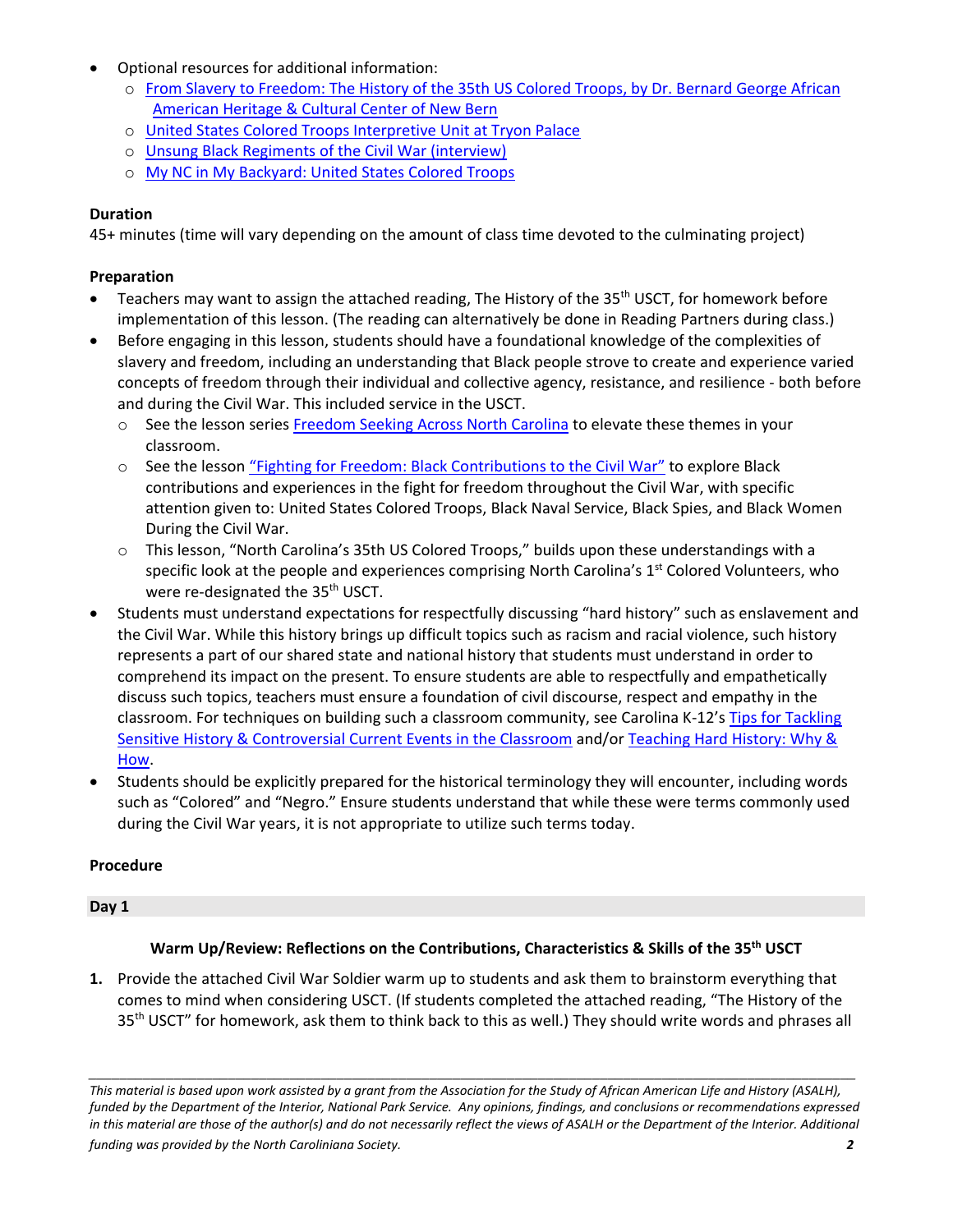around the image that connect both to facts they have learned and also to traits and characteristics they infer this man might have.

- **2.** Next, play the short 6 min. video [35th U.S. Colored Troops: An American Story](https://www.youtube.com/watch?v=oDOigKat3VA&t=118s) for students and ask them to continue adding to their brainstorm as they watch. Let students know that the video features the 35<sup>th</sup> U.S. Colored Troops interpretive unit from Tryon Palace, whose mission is to "promote a better understanding of the role of African Americans in the fight for their freedom." Based on what they see and hear in the video, students should add any additional facts, traits, characteristics, contributions, etc. that come up to their sheet.
	- Teachers can also reference ["My NC in My Backyard: United States Colored Troops"](https://www.youtube.com/watch?v=UzlrcpLACO0&t=5s) for a longer, more detailed examination of USCT.
- **3.** Afterwards, ask students to reflect in small groups or as a whole class regarding what they noted on their sheets. If students read "The History of the 35<sup>th</sup> USCT" for homework, use this opportunity to also go over what they learned in that reading, while further discussing:
	- In what ways did the First NCCV/35<sup>th</sup> USCT contribute to the Union effort? What are the various traits and characteristics these people likely exhibited to both free themselves and contribute to the Union effort, considering the realities of the times?
	- In the video you watched, what do you think Dr. George means when he says the story of the 35<sup>th "is</sup> *the* American story?"
	- Who are some of the specific historical figures that you "met" while viewing the video (and/or completing the homework reading?) Why do you think these men who are part of the interpretive unit volunteer to tell the stories of soldiers who served in the original regiment? Why is this important history to share?
	- Of all the words we have used to describe the service of the 35<sup>th</sup> and other USCT regiments, both on your sheet and in our discussion, which specific word stands out to you as most accurate and why? (Write student thoughts in a large class list.)

# **"BOUNDLESS"**

- **4.** Once responses of descriptive words wane, ask students to review the entire list and to think back to what and how much they knew about North Carolina's USCT and/or the 35<sup>th</sup> in particular before engaging in this lesson. Ask whether they have ever run across information about USCT at a particular museum, and/or whether they have visited or know of any memorials recognizing the vast contributions they now know about. It is likely that responses will be limited, since in many ways, USCT are still unsung heroes and scholarship remains limited compared to other aspects of the Civil War.
- **5.** As students discuss, let them know that in November 2021, the Cameron Art Museum in Wilmington, NC unveiled a public sculpture honoring the USCT, created by NC artist Stephen Hayes. (Read more [here.](https://cameronartmuseum.org/index.php?c=usctpublicsculpture)) Provide students with the attached reading, "Civil War Soldiers Will March Again," and tell students that the installation, "Boundless," is meant to honor all USCT, though it (and its particular location) was inspired by the contributions of the 5<sup>th</sup> Regiment of USCT, who were involved in the Battle of Forks Road. (Point out to students that while some regiments were raised in NC, such as the 35<sup>th</sup>, 36<sup>th</sup>, and 37<sup>th</sup>, regiments did not necessarily serve in the state where they were mustered. This means that Black soldiers from North Carolina supported engagements all throughout the South, and USCT from other areas also supported engagements across North Carolina.) Tell students to read the edited excerpt "Civil War Soldiers Will March Again," and as they do, to think about the choices the artist made to honor the contributions of USCT.

*This material is based upon work assisted by a grant from the Association for the Study of African American Life and History (ASALH), funded by the Department of the Interior, National Park Service. Any opinions, findings, and conclusions or recommendations expressed in this material are those of the author(s) and do not necessarily reflect the views of ASALH or the Department of the Interior. Additional funding was provided by the North Caroliniana Society. 3*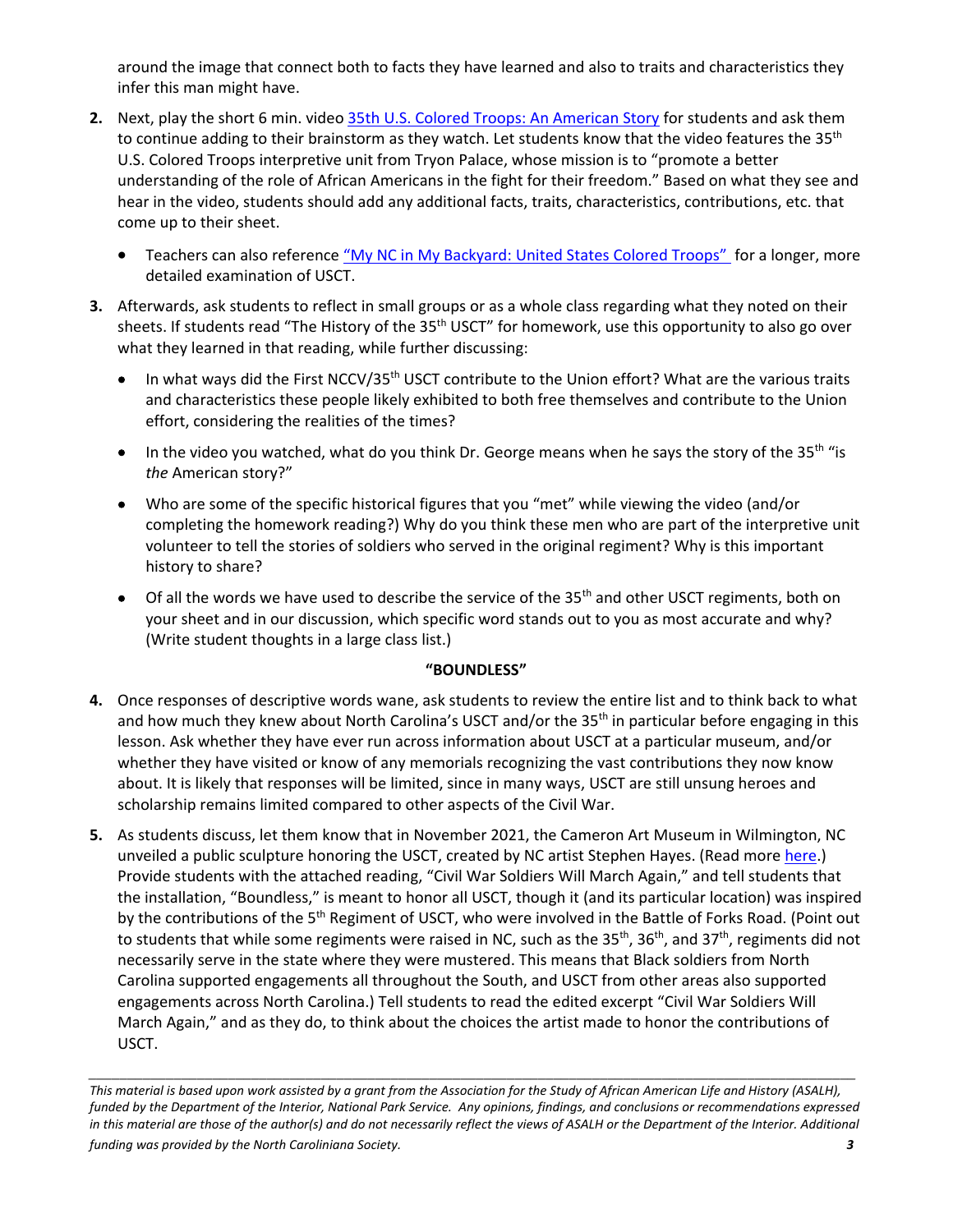- **6.** After students have read the article and examined the images, discuss the questions provided together:
	- Why do you think the decision was made to honor the USCT with a public sculpture, and specifically on the site of the Battle of Forks Road?
		- $\circ$  Teachers may want to share that the artist, Stephen Hayes, hopes that his work brings both light and awareness to the community of its rich history. "A sense of pride, a sense of honor, just an understanding of their history," said Hayes of what he hopes visitors take away. "Bring these histories forward so they can talk about it, because there's a certain type of healing that needs to be done for everything that has happened throughout Wilmington." ([Source\)](https://www.wect.com/2021/11/13/cameron-art-museum-unveils-new-boundless-sculpture/)
		- $\circ$  Ask students to further comment on what type of healing they think Hayes is referring to, and how/why art can be an entry point to such healing.
	- What creative strategies did artist Stephen Hayes use to craft the statues? Why do you think he made this choice?
		- $\circ$  Teachers may want to project images of the installation for students to further analyze and discuss. A web search of "Boundless, Cameron Art Museum, Wilmington" then selecting "Images" will populate many options.
	- Why do you think it meant so much to James White, a USCT reenactor and descendent of a Black Civil War veteran, to be used as a mold for one of the soldiers?
	- Review the list of words we used to describe the USCT. Stephen Hayes titled his final installation "Boundless." Based on what you have learned about USCT, what do you think this title means?
		- $\circ$  After discussing, let students know that Hayes chose the name "Boundless" because he says these men fought for our freedom, and African Americans must continue that fight today. "It also talks to a greater whole of today…that we're continuing to fight on, you know, to be treated equally," he said. [\(Source\)](file:///C:/Users/crhinson/Desktop/USCT/35th/•%09https:/www.whqr.org/local/2021-11-17/a-new-sculpture-boundless-unveiled-at-the-cameron-art-museum-to-honor-the-united-states-colored-troops)
		- $\circ$  Ask students to discuss what they think Hayes means, and to share examples of how the fight for freedom, equity and equality continue today.
	- Ask students to consider any historical sites, memorials, monuments, etc. they have visited, either on fieldtrips or perhaps on family vacations. Ask students to consider what makes a memorable/impactful installation. Note some of their thoughts and ideas on the board as a transition to describing the culminating project.

# **Honoring North Carolina's First Colored Volunteers/35th USCT**

- **7.** Let students know that to culminate their understanding of NC's incredible USCT regiments, specifically the First NCCV/35<sup>th</sup> USCT regiment, they will be learning more about one particular person connected to the 35<sup>th</sup> USCT. They are to imagine that the Historical Society of New Bern Society is seeking creative ways to elevate knowledge and understanding of the First NCCV/35<sup>th</sup> USCT somewhere in Craven County, and is accepting proposals for designs that honor, commemorate, and educate about North Carolina's First Colored Volunteers/35<sup>th</sup> USCT. Tell students that they will create a design proposal that focuses on their assigned figure and the 35<sup>th</sup> USCT regiment. Provide students with the attached assignment sheet, as well as one of the information sheets of various figures connected to the  $35<sup>th</sup>$  USCT, who include:
	- William Henry Singleton
	- Abraham Galloway
	- 1st Sergeant Furney Bryant

*\_\_\_\_\_\_\_\_\_\_\_\_\_\_\_\_\_\_\_\_\_\_\_\_\_\_\_\_\_\_\_\_\_\_\_\_\_\_\_\_\_\_\_\_\_\_\_\_\_\_\_\_\_\_\_\_\_\_\_\_\_\_\_\_\_\_\_\_\_\_\_\_\_\_\_\_\_\_\_\_\_\_\_\_\_\_\_\_\_\_\_\_\_\_\_\_\_\_\_ This material is based upon work assisted by a grant from the Association for the Study of African American Life and History (ASALH), funded by the Department of the Interior, National Park Service. Any opinions, findings, and conclusions or recommendations expressed in this material are those of the author(s) and do not necessarily reflect the views of ASALH or the Department of the Interior. Additional funding was provided by the North Caroliniana Society. 4*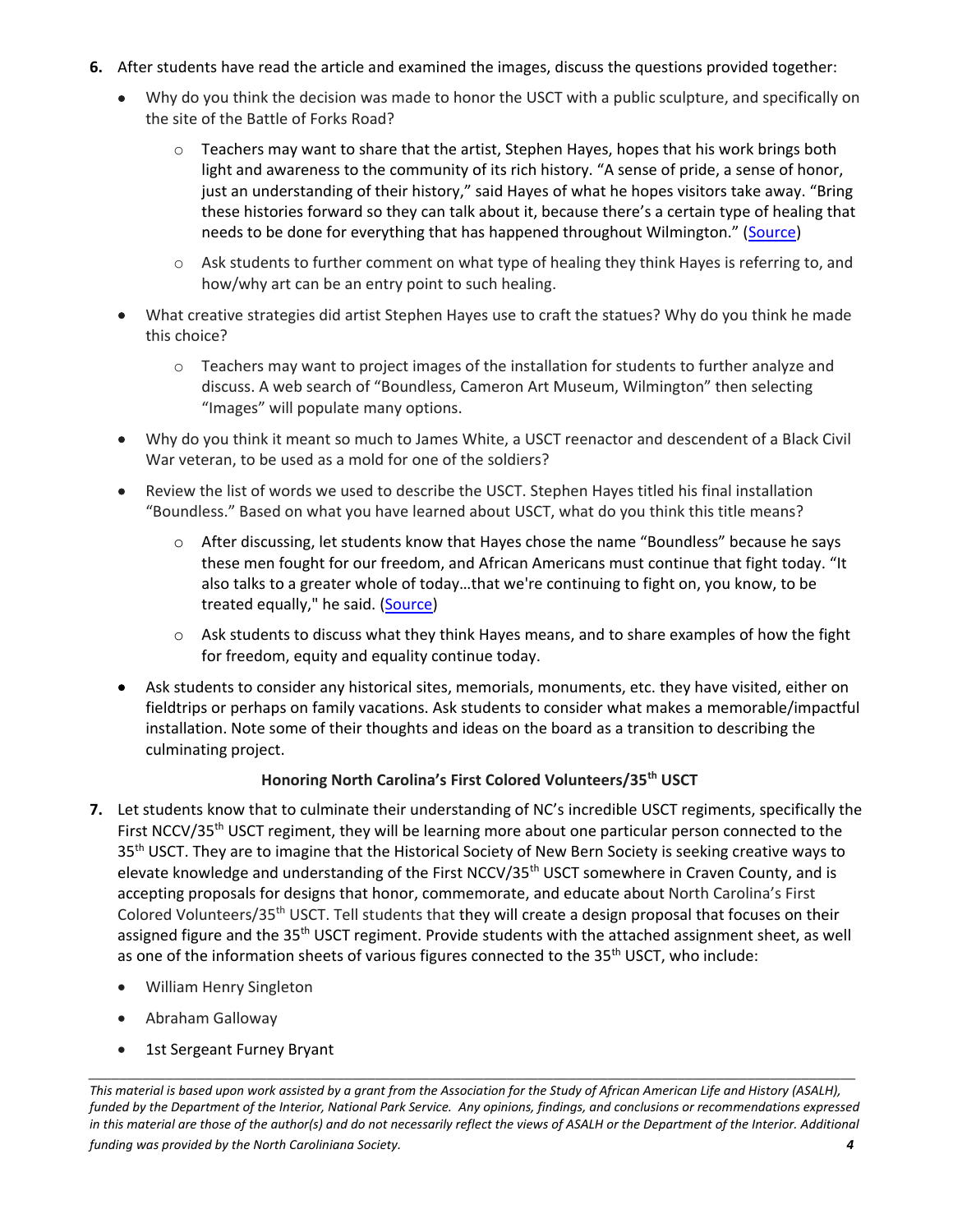- Rev. John N. Mars
- Dr. John V. DeGrasse
- William Nikolaus Reed
- $\bullet$  35<sup>th</sup> USCT Drummer Boy
- **8.** Prior to class, teachers should determine how they will structure this activity (i.e., this can be done individually, in partners or in small groups) as well as how much class time and homework time students will be provided for engaging in the assignment. This can be done as a brief in class processing activity, in which students plan and render simple 2-D design sketches/diagrams, or it can be more in depth and last over several days/weeks, with students even creating 3-D models. This can make for an excellent collaborative project in the school as well (i.e., partner with the art department) and/or an open house event, where families and the community are invited to view student work. Teachers should let students know the due date, as well as how their final work will be shared. For example:
	- It is recommended that teachers reserve the library or other large space on the due date of the project; this will give students more room to set up their work and move around to view one another's monuments. Teachers may also want to give students the option of setting up their monuments outside, particularly if they are designed to be in nature. On the due date, once students have set up their monuments, it is recommended that each student be given a copy of the attached "Installation Observations" notes sheet (or something similar can be recreated on notebook paper.)
	- Provide students time to travel around the space to view the various designs and fill out their charts (teachers may want to place a number by each monument so that students can keep their notes organized easier.) Once all students have had ample time to view classmates' work, have students share their positive thoughts for each piece, noting particularly what they learned from it and what they liked about it. Optionally, teachers can have the class vote on the design they think the New Bern Historical Society should select.
	- Another presentation option is for teachers to ask a few other faculty/staff members to serve as a selection committee of the New Bern Historical Society. Students can present their design concepts in a "Shark Tank" style pitch to the Committee, after which the Committee can select which designs they are most interested in.
- **9.** After students have shared their work, ask them to respond to the following reflection in an exit ticket:
	- What do you most admire about the  $1<sup>st</sup>$  NCCV/35<sup>th</sup> USCT?

*\_\_\_\_\_\_\_\_\_\_\_\_\_\_\_\_\_\_\_\_\_\_\_\_\_\_\_\_\_\_\_\_\_\_\_\_\_\_\_\_\_\_\_\_\_\_\_\_\_\_\_\_\_\_\_\_\_\_\_\_\_\_\_\_\_\_\_\_\_\_\_\_\_\_\_\_\_\_\_\_\_\_\_\_\_\_\_\_\_\_\_\_\_\_\_\_\_\_\_ This material is based upon work assisted by a grant from the Association for the Study of African American Life and History (ASALH), funded by the Department of the Interior, National Park Service. Any opinions, findings, and conclusions or recommendations expressed in this material are those of the author(s) and do not necessarily reflect the views of ASALH or the Department of the Interior. Additional funding was provided by the North Caroliniana Society. 5*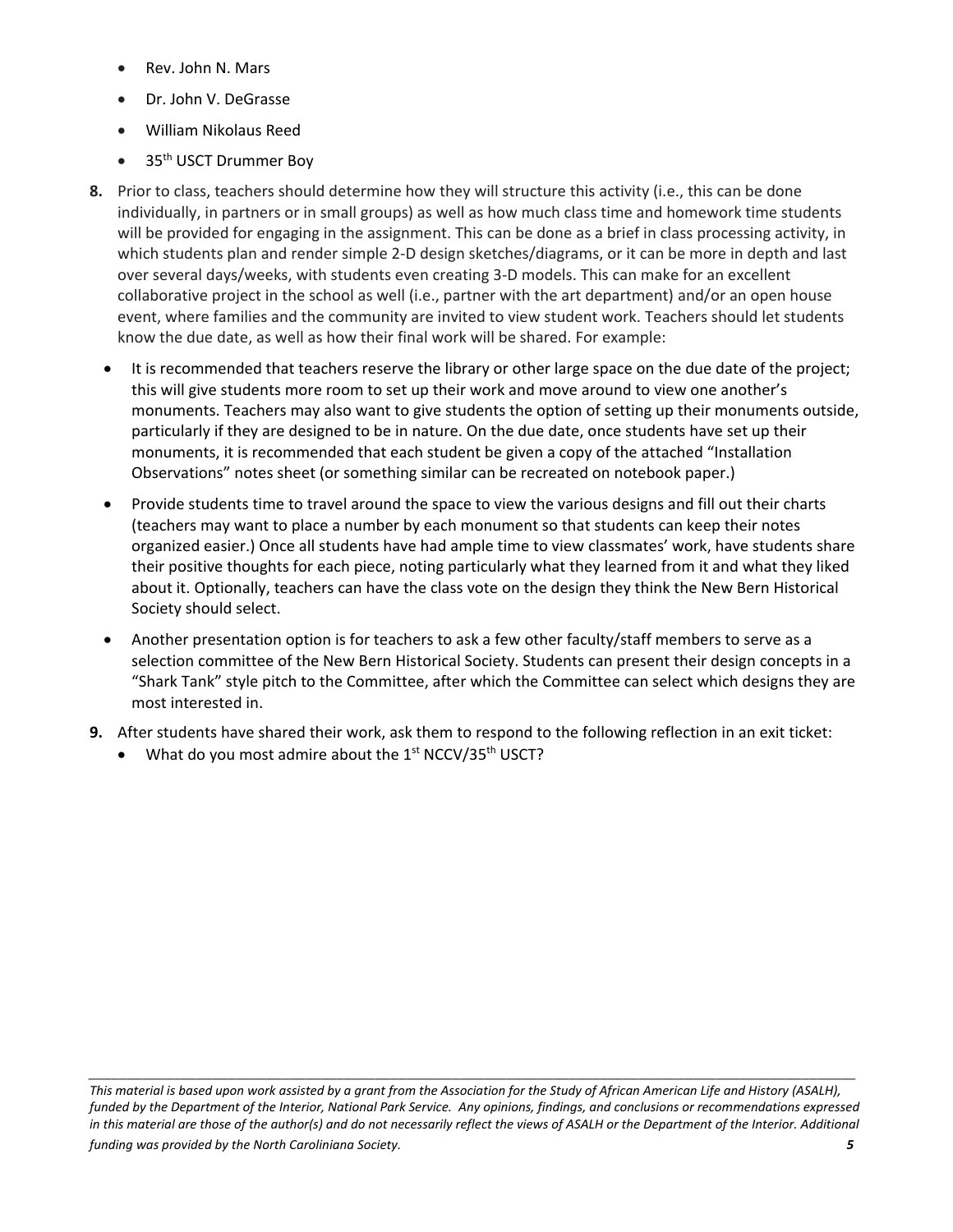# **The History of the 35th USCT** Name:

## **North Carolina's Free & Enslaved Population Before the Civil War**

In 1860, at the start of the Civil War, the country's African American population was approximately 4.4 million. The vast majority were enslaved, with only 488,000 counted as "freemen." The population of North Carolina included 331,059 enslaved people, representing 33% of North Carolina's total population. 30,463 North Carolinians were listed as free people of color in the 1860 census. This free Black population was mainly found along or near the eastern seaboard, in what has historically been known as the "Black District" of NC.

**Craven County, NC** was home to the state's highest free Black population, with more than one-fifth being freemen. Here, skilled boatmen, builders, laborers, craftsmen, and other vocations contributed to the local economy. After the Union victory in the **Battle of New Bern** in March of 1862, the area became an even stronger mecca for freedom, well before the Emancipation Proclamation. A surge of thousands of enslaved North Carolinians escaped to Union lines, and along with free Blacks, they hoped to contribute to the Union effort. This resulted in the creation of the **Trent River Settlement** (later called **James City**) in the New Bern area.



*Effects of the Proclamation, Freed Negroes Coming Into Our Lines at New Bern, North Carolina, February 21, 1863*

#### **Ready to Serve Even Before They Were Legally Allowed**

Even though Black people were not yet legally allowed to serve in the Union army, these freedom seekers (free and formerly enslaved) organized themselves into an unofficial regiment, with **William Henry Singleton** assuming leadership of the Black volunteers. Singleton, who had freed himself many times throughout slavery, began drills with the group. They marched with cornstalks (to simulate weapons) and trained with no resources other than their spirit for freedom, while waiting to see what decision the federal government would make regarding the enlistment of Black troops.

With the mounting loss of lives and morale, increasingly intense pressure was brought upon President Lincoln and the War Department to replenish Union forces. The door was officially opened to Black enlistees with the Emancipation Proclamation, which authorized recruitment of Black volunteers for Federal service on January 1, 1863.

#### **The Formal Recruitment of Black Troops in NC**

Eastern North Carolina's large population of freedom seekers made it an ideal location for recruiting Black troops. The area surrounding New Bern, where William Henry Singleton and other Black volunteers had been unofficially training and awaiting service already, represented the largest refuge in North Carolina for Black men and women.

*This material is based upon work assisted by a grant from the Association for the Study of African American Life and History (ASALH), funded by the Department of the Interior, National Park Service. Any opinions, findings, and conclusions or recommendations expressed in this material are those of the author(s) and do not necessarily reflect the views of ASALH or the Department of the Interior. Additional funding was provided by the North Caroliniana Society. 6*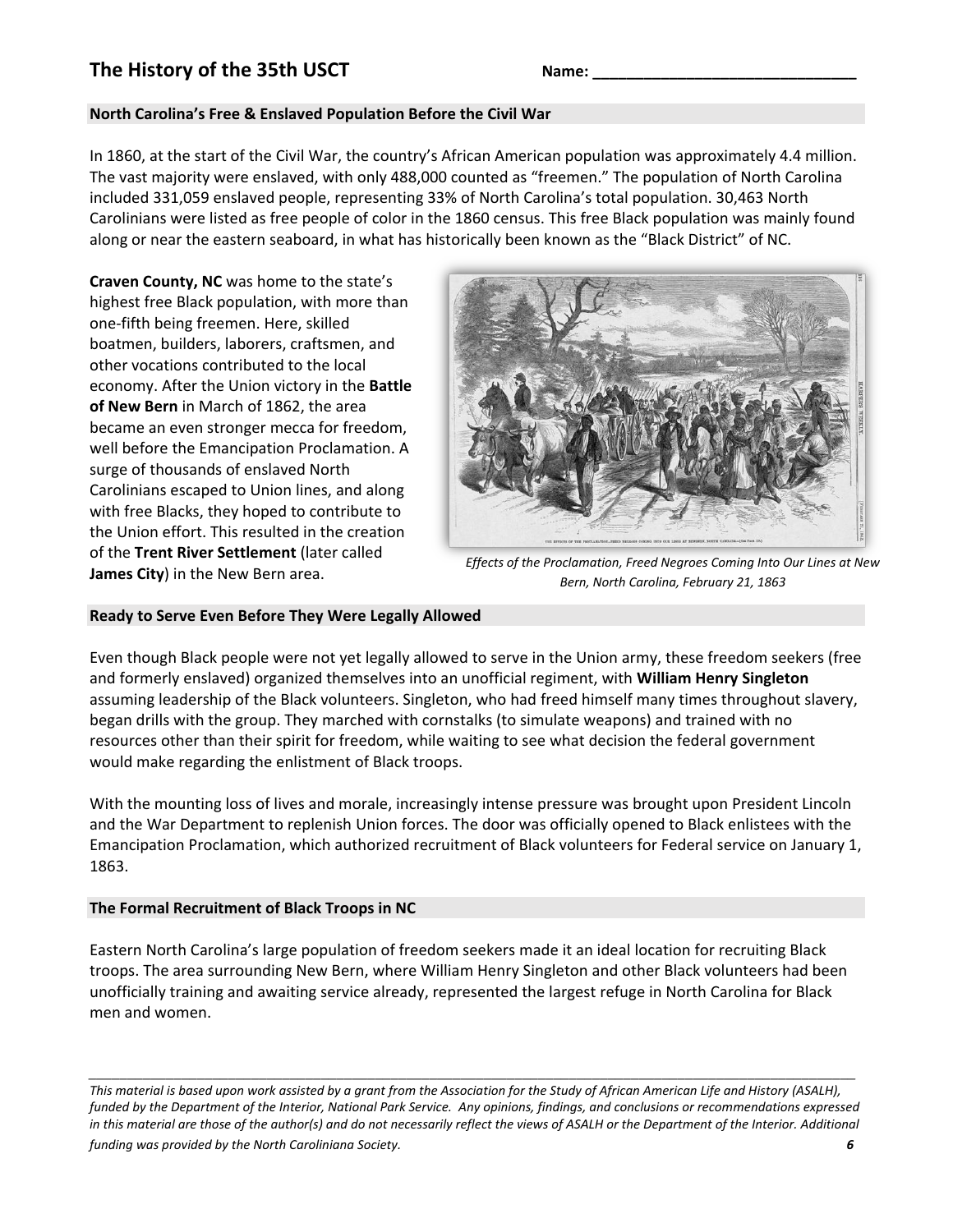Influenced by the success of the 54th Massachusetts USCT, **General Edward A. Wild**, an abolitionist and officer for the 54<sup>th</sup>, saw potential in North Carolina and began recruiting there in May 1863. Wild was successful in his efforts largely due to men like Singleton, who had laid a rich foundation by making sure Black men were ready to fight when, and even before, the Union needed them the most. The effort of Singleton and his fellow Black volunteers pushed the Union Army to actually recognize that the freed people rushing into their lines were assets.

Singleton's initiative evolved into a regiment that would be called the **First North Carolina Colored Volunteers,**  later re-designated the **35th Regiment, United States Colored Troops**.) Freedom fighter **Abraham Galloway** also negotiated terms of enlistment and humane treatment of Black soldiers during this time, after which volunteer enlistment in the regiment greatly increased.

Wild was friends with fellow abolitionist and author Harriet Beecher Stowe and enlisted her half-brother, **James C. Beecher**, as a white officer for the Black regiment once it was officially sanctioned. While most of the top officers in the First NCCV were white, **Major John V. DeGrasse** and **Assistant Surgeon and Chaplain John N. Mars** assumed leadership roles. **William Henry Singleton** would become a sergeant for the First NCCV.

The regiment's campsite was formed on the south bank of the Neuse River just outside of New Bern, and the recruits went to work clearing land and setting up camp. By June 1863, two of seven North Carolina companies – including the First NCCV – were in uniform and all had begun drill instruction. Upon completion of training, the regiment joined others in forming General Edward A. Wild's so-called **"African Brigade."** 



#### **The 35th USCT's Contributions Throughout the South**

Several USCT regiments saw battle in NC, and some were also responsible for building infrastructure that allowed the Union Army to advance through the state at the war's end. Their engagements in North Carolina took place in multiple places, including Ft. Fisher, Wilmington, Kinston, Goldsboro, Raleigh, and Durham, where they would prove to be both brave, reliable and instrumental to the Union victory.

The **First NCCV/35th USCT** received their first orders for Charleston and served at Folly Island from 1863 to 1865. During a farewell ceremony held at the Academy Green in New Bern on July 24, 1863, the "Colored Ladies Relief Association of New Bern" presented the regiment a silk flag. The First NCCV was re-designated as the **35th USCT** on February 8, 1864.

On Feb. 20, 1864, the 35th fought at the **Battle of Olustee, FL**, where it was stated that "no regiment went into action more gallantly, fought more desperately, or did better execution." Though the battle was a Union defeat, the valor displayed by the 35th USCT while providing critical rear-guard fire power for the retreating Federal forces played an important role in further proving the vast capabilities of Black troops. It was stated that "the men's refusal to collapse in the face of superior numbers and a flanking fire helped to prevent the Union army's retreat from becoming a rout."

*\_\_\_\_\_\_\_\_\_\_\_\_\_\_\_\_\_\_\_\_\_\_\_\_\_\_\_\_\_\_\_\_\_\_\_\_\_\_\_\_\_\_\_\_\_\_\_\_\_\_\_\_\_\_\_\_\_\_\_\_\_\_\_\_\_\_\_\_\_\_\_\_\_\_\_\_\_\_\_\_\_\_\_\_\_\_\_\_\_\_\_\_\_\_\_\_\_\_\_ This material is based upon work assisted by a grant from the Association for the Study of African American Life and History (ASALH), funded by the Department of the Interior, National Park Service. Any opinions, findings, and conclusions or recommendations expressed in this material are those of the author(s) and do not necessarily reflect the views of ASALH or the Department of the Interior. Additional funding was provided by the North Caroliniana Society. 7*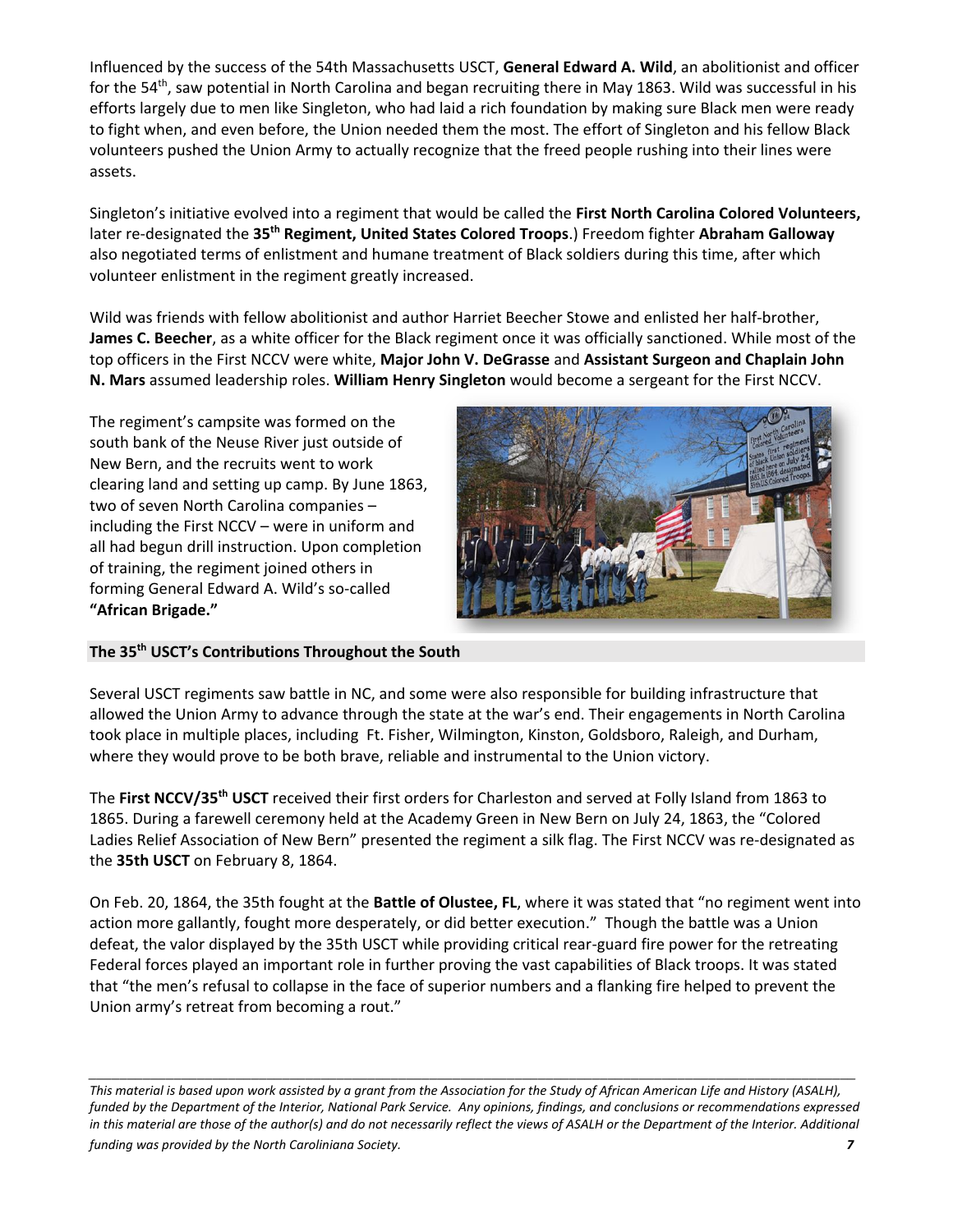#### **Elevated Dangers Faced**

Black soldiers often faced elevated risk and cruelty from Confederate soldiers, which was also evidenced by the atrocities committed on wounded and captured Black men of the 35<sup>th</sup> USCT following the Battle of Olustee. The feelings of resentment, hatred and racism toward Black troops, who were seen as rebels and fugitives in the eyes of many Confederates, ran deep. As stated by historian David J. Coles of the 35<sup>th</sup> USCT, "the suffering of many Black soldiers did not end with the retreat of the Union army; many suffered further when they were wounded on the field after battle and some taken prisoner of war."

A soldier later described what he witnessed (while injured and hiding) after the Union retreat of Olustee:

"I managed to crawl into a bush, where I could see the rebels come to our wounded, and take their money, watches, and whatever they found on their persons; while they stripped the dead altogether. The wounded negroes they bayoneted without mercy. Close beside me was a fine-looking negro, who was wounded in the leg: his name was Brown, an orderly sergeant in one of the companies of the 8th United-States Regiment. A rebel officer happened to see him, and says, 'Ah, you black rascal, you will not remain here long!' and, dismounting from his horse, placed his revolver close to the negro's head, and blew his brains out."

Cruel treatment was not exclusively reserved for the African American troops alone, but for their white commanders as well.

Yet, the 35<sup>th</sup> would not be defined by nor deterred by such risk and atrocities. Despite heavy losses, the Thirty-Fifth served for the duration of the war in coastal Georgia and South Carolina. Among the first of more than 100,000 Black Civil War soldiers from the South alone, including more than 5,000 from North Carolina and over 200,000 for the entire nation, the First NCCV/35<sup>th</sup> paved the way in demonstrating the importance of Black soldiers to the Union's preservation.

*SOURCE: This is an edited excerpt from [https://www.newbernsj.com/story/special/2020/02/14/from-slavery-to-freedom](https://www.newbernsj.com/story/special/2020/02/14/from-slavery-to-freedom-history-of-35th-us-colored-troops/1711564007/)[history-of-35th-us-colored-troops/1711564007/](https://www.newbernsj.com/story/special/2020/02/14/from-slavery-to-freedom-history-of-35th-us-colored-troops/1711564007/)*

#### **Answer:**

- **1.** Why do you think Black North Carolinians, free and enslaved, desired the right to join the Union army?
- **2.** In what various ways were Black North Carolinians already contributing the Union, even before the federal government legalized Black troops?
- **3.** What do you imagine it would have been like for Black men during the Civil War to be part of the First NCCV/USCT? How might they have felt once they were in uniform? (Consider all the complex emotions they likely experienced.) What did they have to gain and lose with this choice to enlist?
- **4.** In what ways did the First NCCV/35<sup>th</sup> USCT contribute to the Union effort and help secure its victory?
- **5.** What inequities and elevated danger did Black men face compared to their white counterparts?

*This material is based upon work assisted by a grant from the Association for the Study of African American Life and History (ASALH), funded by the Department of the Interior, National Park Service. Any opinions, findings, and conclusions or recommendations expressed in this material are those of the author(s) and do not necessarily reflect the views of ASALH or the Department of the Interior. Additional funding was provided by the North Caroliniana Society. 8*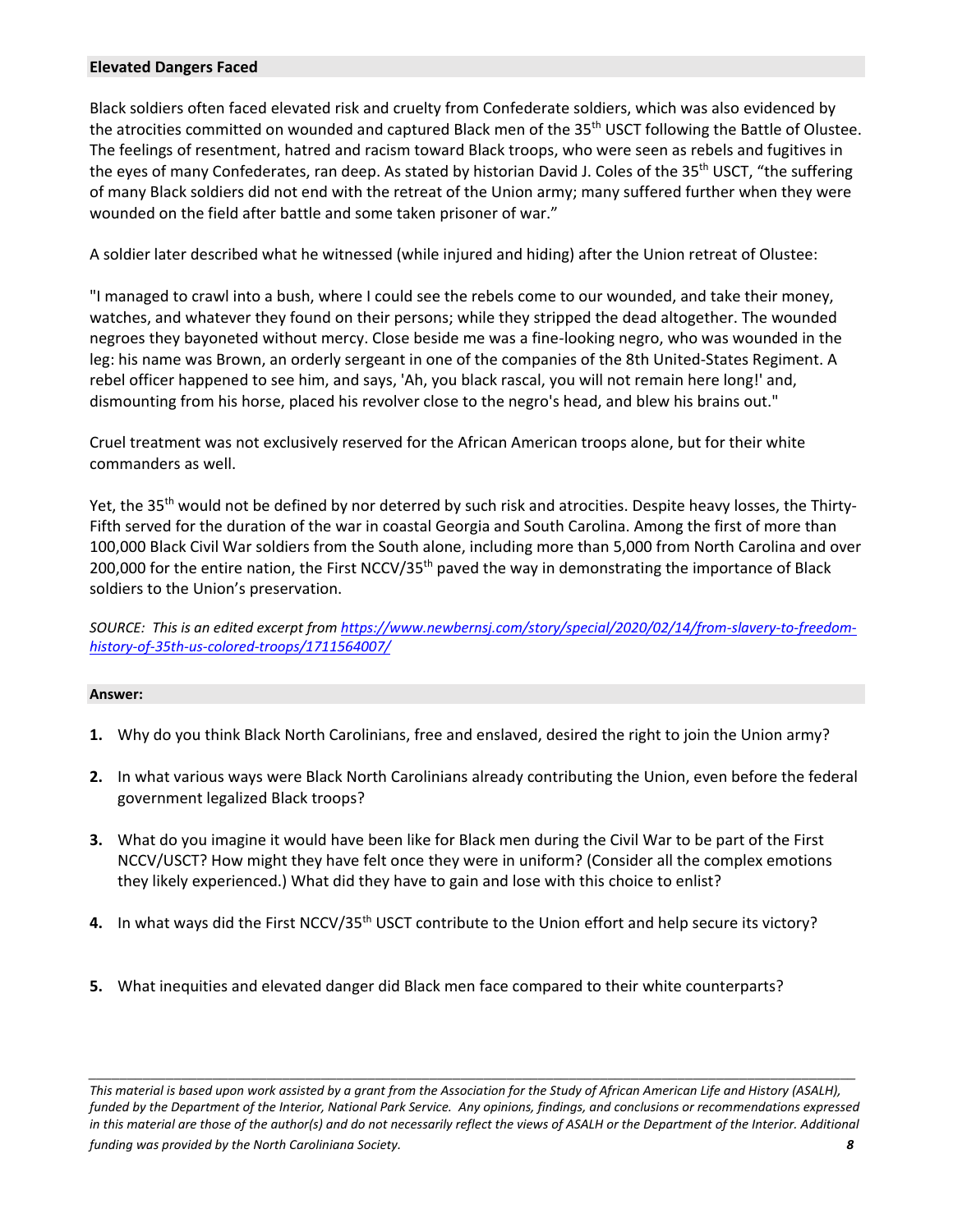## Warm Up - USCT Soldier Name:

What comes to mind when considering USCT? Consider both the facts you have learned, as well as the traits and characteristics you might infer a Black soldier would encompass. Write words and phrases around the image as you think.



*This material is based upon work assisted by a grant from the Association for the Study of African American Life and History (ASALH), funded by the Department of the Interior, National Park Service. Any opinions, findings, and conclusions or recommendations expressed in this material are those of the author(s) and do not necessarily reflect the views of ASALH or the Department of the Interior. Additional funding was provided by the North Caroliniana Society. 9*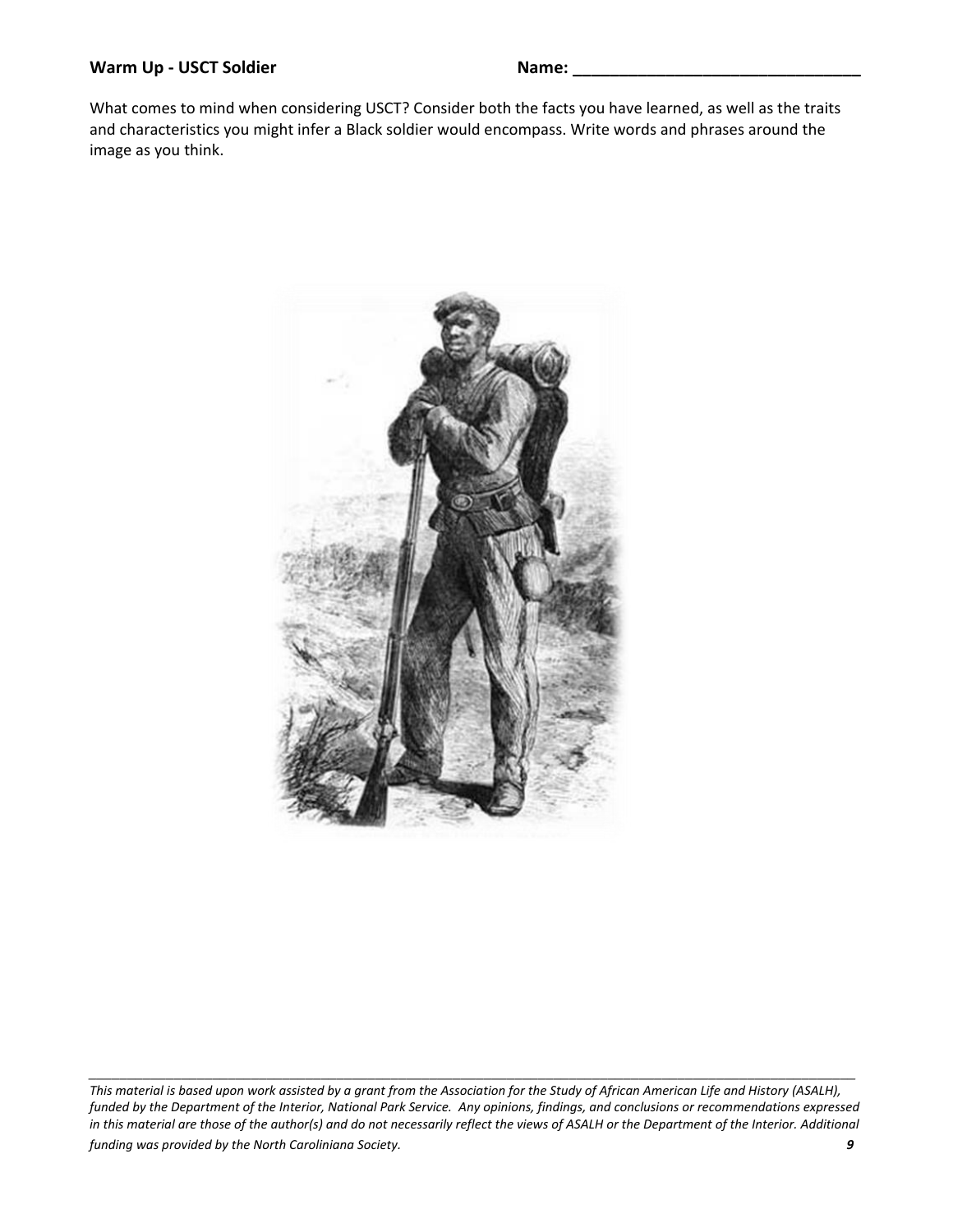In November, a bronze sculpture honoring the African American soldiers at what would become known as the [Battle of Forks Road](https://northcarolinahistory.org/encyclopedia/battle-of-forks-road/) was unveiled on the grounds of the Cameron Art Museum in Wilmington.

Forks Road, although a small battle by Civil War standards, was an important engagement to North Carolina and the Union. Occurring February 20-21, 1865, on the site that Cameron Art Museum occupies today, the Union army and the United States Colored Troops (USCT), led by Brigadier General Charles J. Paine, successfully defeated the Confederate army. Wilmington was, at that time, the Confederacy's last major seaport. The Union won control of the city, the railroads, the seaport, and the Cape Fear River. Less than two months after this battle and the Union's take-over of Wilmington, Lee was forced to surrender at Appomattox.

Nearly 1,600 USCT in five regiments were the principal Union combatants in the Battle of Forks Road, which determined both Wilmington's and the Confederacy's fate. These individuals emerged from the war as heroes, seen by fellow slaves and freedmen alike as liberators. More than 50 percent of all Union casualties in the Wilmington campaign were men of the United States Colored Troops — most of them at the Battle of Forks Road.

Many of the USCT regiment members who fought at Forks Road had escaped slavery with their families and joined the army in Union-occupied New Bern, NC, just up the coast from Wilmington. They joined the USCT with a vision and desire to fight for freedom. Among these heroes were at least three Medal of Honor recipients: Powhatan Beaty, Milton M. Holland, and Robert Pinn. (Beaty and Holland both escaped slavery and joined the USCT in 1863. Pinn was born a free black in Ohio.)

Overall, more than 3,300 U.S. Colored Troops in two brigades of nine regiments fought in the Wilmington Campaign in 1865, doing good service at Fort Fisher, Sugar Loaf and Forks Road. They led the Union advance up the east side of the Cape Fear River in the capture of Wilmington on Feb. 22, 1865. Many local Black residents provided Union forces with intelligence about Confederate troops and fortifications, served as guides, and joined USCT units.

Following the war many of these soldiers remained in the Wilmington area, lending it the reputation as a place of opportunity and optimism for African Americans.

A new memorial, "Boundless," created by Stephen Hayes, a sculptor based in Durham, N.C., celebrates the Black soldiers who carried out the initial attack and suffered the brunt of the casualties at Forks Road. They were among the roughly 200,000 African Americans who served in the USCT around the nation.

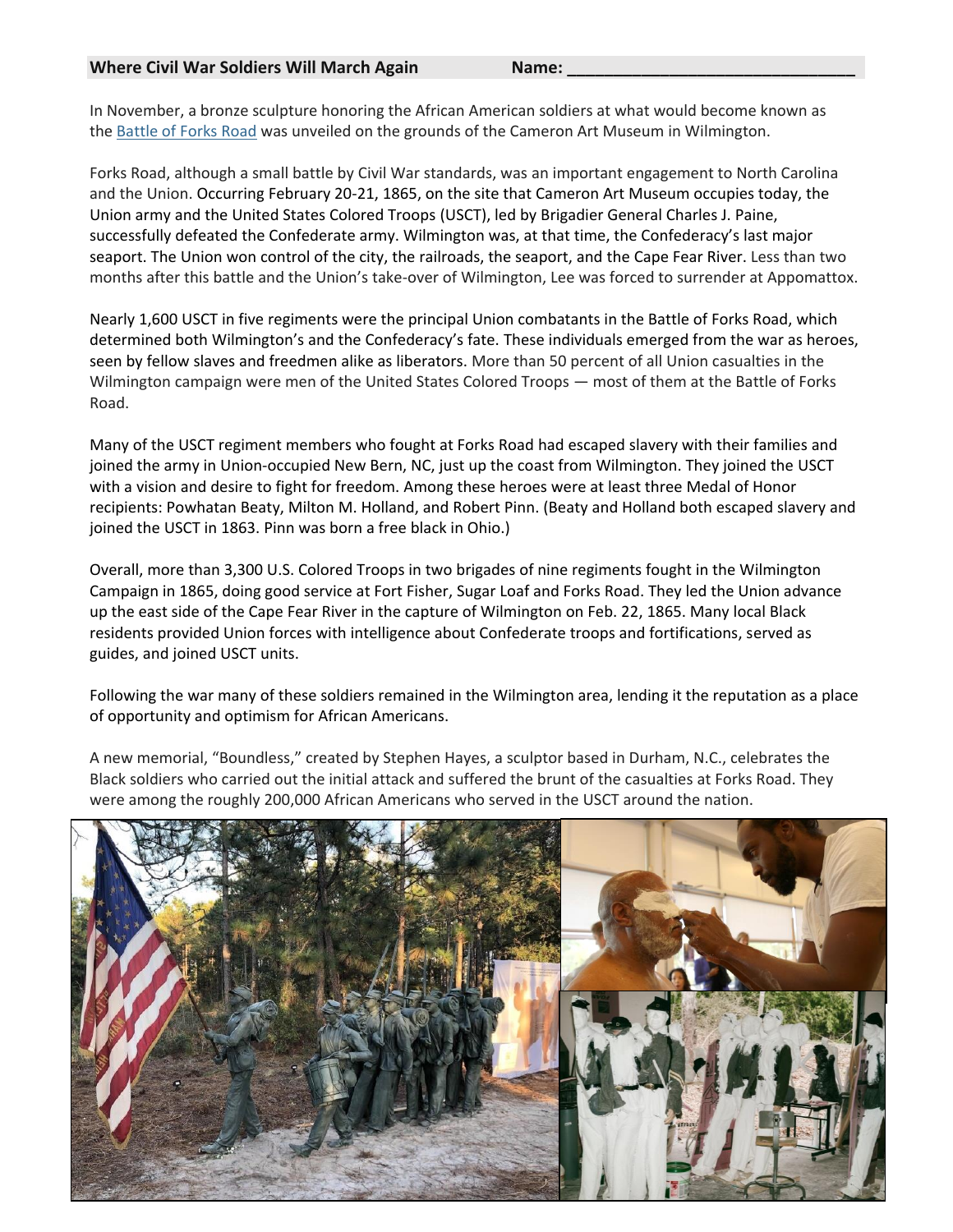"A sense of pride, a sense of honor, just an understanding of their history," said Hayes. "Bring these histories forward so they can talk about it, because there's a certain type of healing that needs to be done for everything that has happened throughout Wilmington."

The completed bronze sculpture includes nine life-size soldiers marching with muskets, a flag bearer and a drummer boy. For the faces of the soldiers, Mr. Hayes used the faces of local USCT Civil War re-enactors, and some descendants of actual participants in the battle.

"Involving the relatives of these men, many of whom marched for Civil Rights, was (my chance) to use their bodies to talk about how people are still marching today," Hayes said. "A part of my whole process as an artist and my creation is talking about things from the past and about the present and the future."

The casting process, in which the models' faces were wrapped in wet plaster strips, took place over the course of a day at the museum in October.

"For me, it's a big deal," said James White, a resident of nearby Southport, N.C., who is descended from a black Civil War veteran and has been a USCT re-enactor for eight years. "They could have used anybody's face, but they asked me."

*Sources[: https://www.nytimes.com/2020/03/09/arts/civil-war-black-soldiers.html;](https://www.nytimes.com/2020/03/09/arts/civil-war-black-soldiers.html) [https://www.wwaytv3.com/black](https://www.wwaytv3.com/black-history-month-battle-of-forks-roads)[history-month-battle-of-forks-roads;](https://www.wwaytv3.com/black-history-month-battle-of-forks-roads) [https://www.starnewsonline.com/story/opinion/columns/your](https://www.starnewsonline.com/story/opinion/columns/your-voice/2019/02/22/chris-fonvielle-fight-for-freedom-at-wilmingtons-battle-of-forks-road/5875210007)[voice/2019/02/22/chris-fonvielle-fight-for-freedom-at-wilmingtons-battle-of-forks-road/5875210007;](https://www.starnewsonline.com/story/opinion/columns/your-voice/2019/02/22/chris-fonvielle-fight-for-freedom-at-wilmingtons-battle-of-forks-road/5875210007) [https://www.starnewsonline.com/story/news/2020/07/23/us-colored-troops-sculpture-unveiling-at-cameron-art](https://www.starnewsonline.com/story/news/2020/07/23/us-colored-troops-sculpture-unveiling-at-cameron-art-museum-delayed/113372096)[museum-delayed/113372096;](https://www.starnewsonline.com/story/news/2020/07/23/us-colored-troops-sculpture-unveiling-at-cameron-art-museum-delayed/113372096) [https://www.wect.com/2021/11/13/cameron-art-museum-unveils-new-boundless](https://www.wect.com/2021/11/13/cameron-art-museum-unveils-new-boundless-sculpture/)[sculpture/](https://www.wect.com/2021/11/13/cameron-art-museum-unveils-new-boundless-sculpture/)*

#### **Discuss:**

- 1. Why was the Battle of Forks Road important? Why do you think the decision was made to honor the USCT on the site of the battle?
- 2. What creative strategies did artist Stephen Hayes use to craft the statues? Why do you think he made this choice?
- 3. Why do you think it meant a lot to James White, a USCT reenactor and descent of a Black Civil War veteran, to be used as a mold for the sculpture?
- 4. Stephen Hayes titled his final installation "Boundless." Based on what you have learned about USCT, what do you think this title means?

*This material is based upon work assisted by a grant from the Association for the Study of African American Life and History (ASALH), funded by the Department of the Interior, National Park Service. Any opinions, findings, and conclusions or recommendations expressed in this material are those of the author(s) and do not necessarily reflect the views of ASALH or the Department of the Interior. Additional funding was provided by the North Caroliniana Society. 11*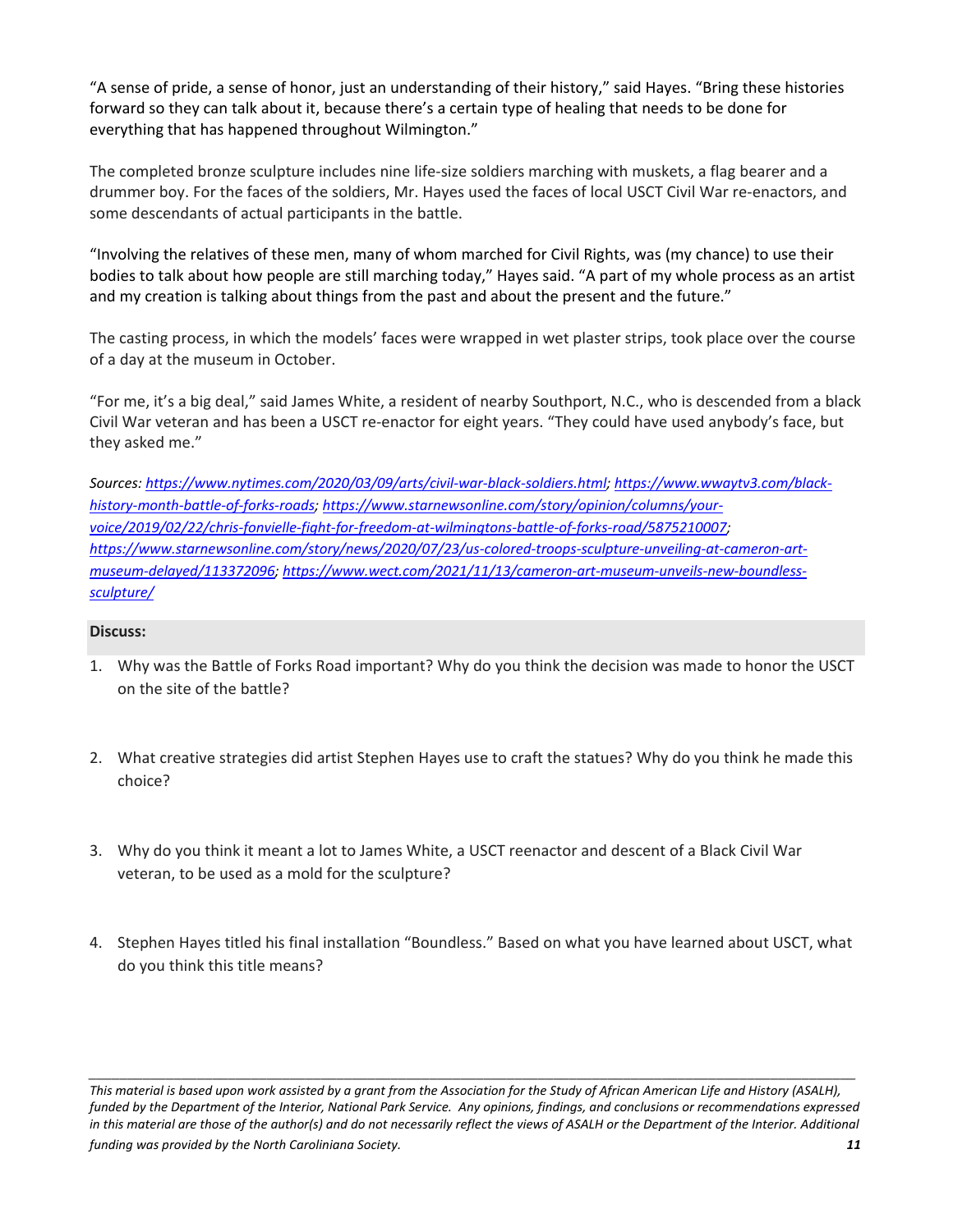## **Honoring North Carolina's First Colored Volunteers/35th USCT**

Imagine that the New Bern Historical Society is accepting proposals for designs that honor, commemorate, and educate about North Carolina's First Colored Volunteers/35<sup>th</sup> USCT, specifically including the figure involved in the 35<sup>th</sup> that you were assigned. You will brainstorm and create a proposal that includes:

## 1. **The installation's title**

- 2. **An artist's statement/concept overview**: Prepare a written description in which you explain the purpose of your installation, describe what it represents, as well as where its permanent location would be.
- 3. **A sketch, rendering, or model of the installation**: You may plan your installation to be in any medium (or combination of mediums) you choose, with the final product being literal or abstract, based on your vision. You will need to show the New Bern Historical Society what the final installation will look like by presenting them with a sketch, diagram, rendering, or some type of model.

## **As you brainstorm and plan…**

- $\triangleright$  Think about:
	- How will your design educate visitors about the history and contributions of the 35th, as well as the spirit of the soldiers who comprised the regiment (including your assigned person?)
	- What important themes will your design elevate and how? (i.e., self-liberation, freedom, selfdetermination, perseverance, resilience, resistance, patriotism, etc.)
	- What is the overall goal and message of your monument? What do you want visitors to walk away thinking, feeling, and remembering? What will it take for your design to accomplish this goal?
	- Where within New Bern, Craven County, or North Carolina at large would your final work be ideally installed? Why have you chosen this location specifically?

Once you have decided the purpose and goals of your design, determine what it must include to successfully share your vision and be impactful.

- $\triangleright$  Be creative with your design! Your installation might be designed to include, for example:
	- sculpture/statues
	- art work/a mural
	- a plaque, written descriptions, quotes, or other displayed text
	- structures or buildings
	- symbolic or abstract shapes
	- medium such as wood, iron, glass, water, fire, etc.
	- inclusion of music or voice overs (i.e. you push a button and narration plays)
	- performance art
	- PICTURE YOUR OWN CREATIVE IDEAS HERE!

**Due date: \_\_\_\_\_\_\_\_\_\_\_\_\_\_\_\_\_\_\_\_\_\_\_\_\_\_\_\_\_\_\_\_\_\_\_\_\_\_\_\_\_\_\_\_\_\_\_\_\_\_\_\_\_\_\_\_**

*This material is based upon work assisted by a grant from the Association for the Study of African American Life and History (ASALH), funded by the Department of the Interior, National Park Service. Any opinions, findings, and conclusions or recommendations expressed in this material are those of the author(s) and do not necessarily reflect the views of ASALH or the Department of the Interior. Additional funding was provided by the North Caroliniana Society. 12*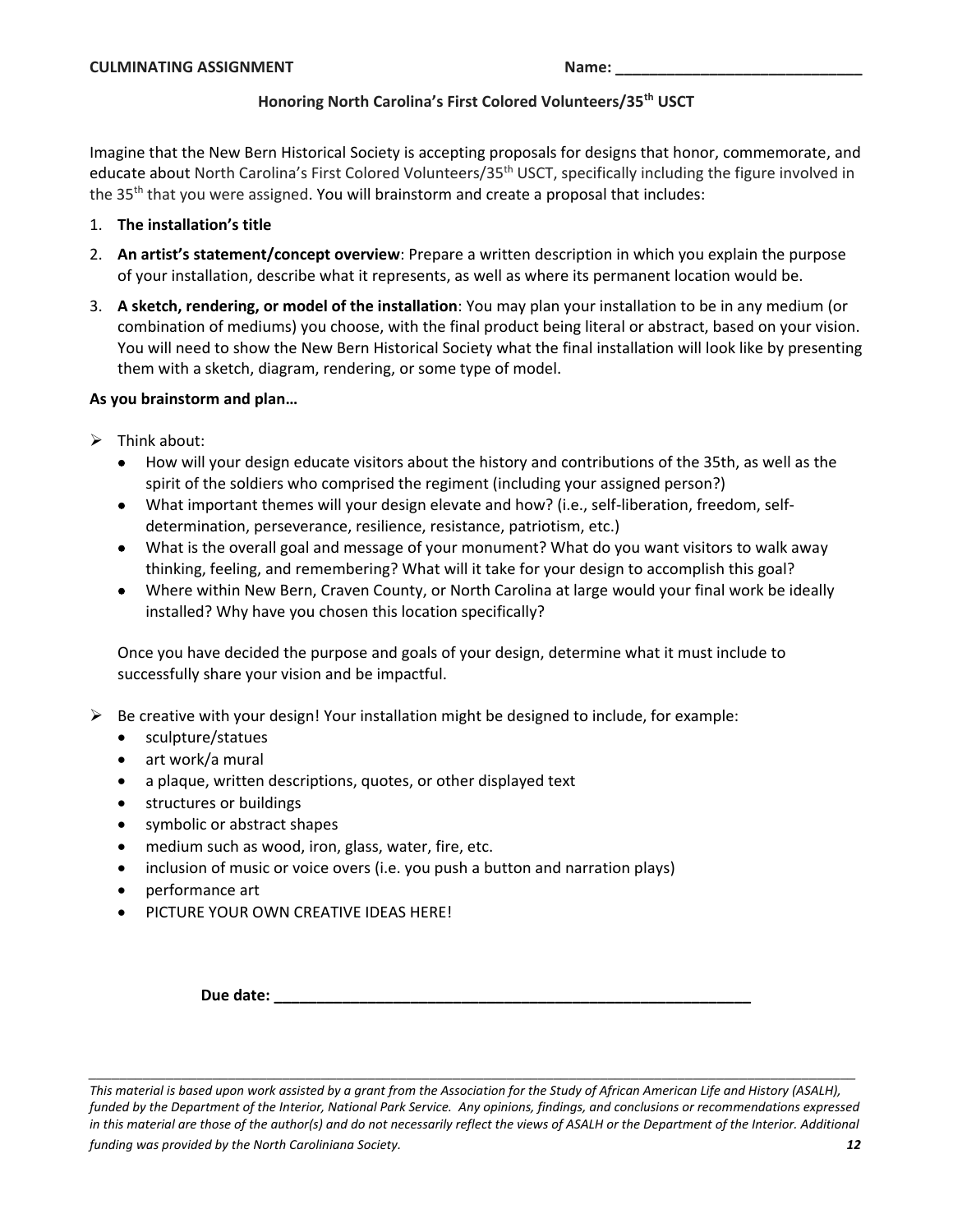#### **Installation Observations**

| <b>Installation Title</b> | My interpretation/Things that stood out | What I liked/learned    |
|---------------------------|-----------------------------------------|-------------------------|
|                           |                                         | <b>Questions I have</b> |
|                           |                                         |                         |
|                           |                                         |                         |
|                           |                                         |                         |
|                           |                                         |                         |
|                           |                                         |                         |
|                           |                                         |                         |
|                           |                                         |                         |
|                           |                                         |                         |
|                           |                                         |                         |
|                           |                                         |                         |
|                           |                                         |                         |
|                           |                                         |                         |
|                           |                                         |                         |
|                           |                                         |                         |
|                           |                                         |                         |
|                           |                                         |                         |
|                           |                                         |                         |
|                           |                                         |                         |

*This material is based upon work assisted by a grant from the Association for the Study of African American Life and History (ASALH), funded by the Department of the Interior, National Park Service. Any opinions, findings, and conclusions or recommendations expressed in this material are those of the author(s) and do not necessarily reflect the views of ASALH or the Department of the Interior. Additional funding was provided by the North Caroliniana Society. 13*